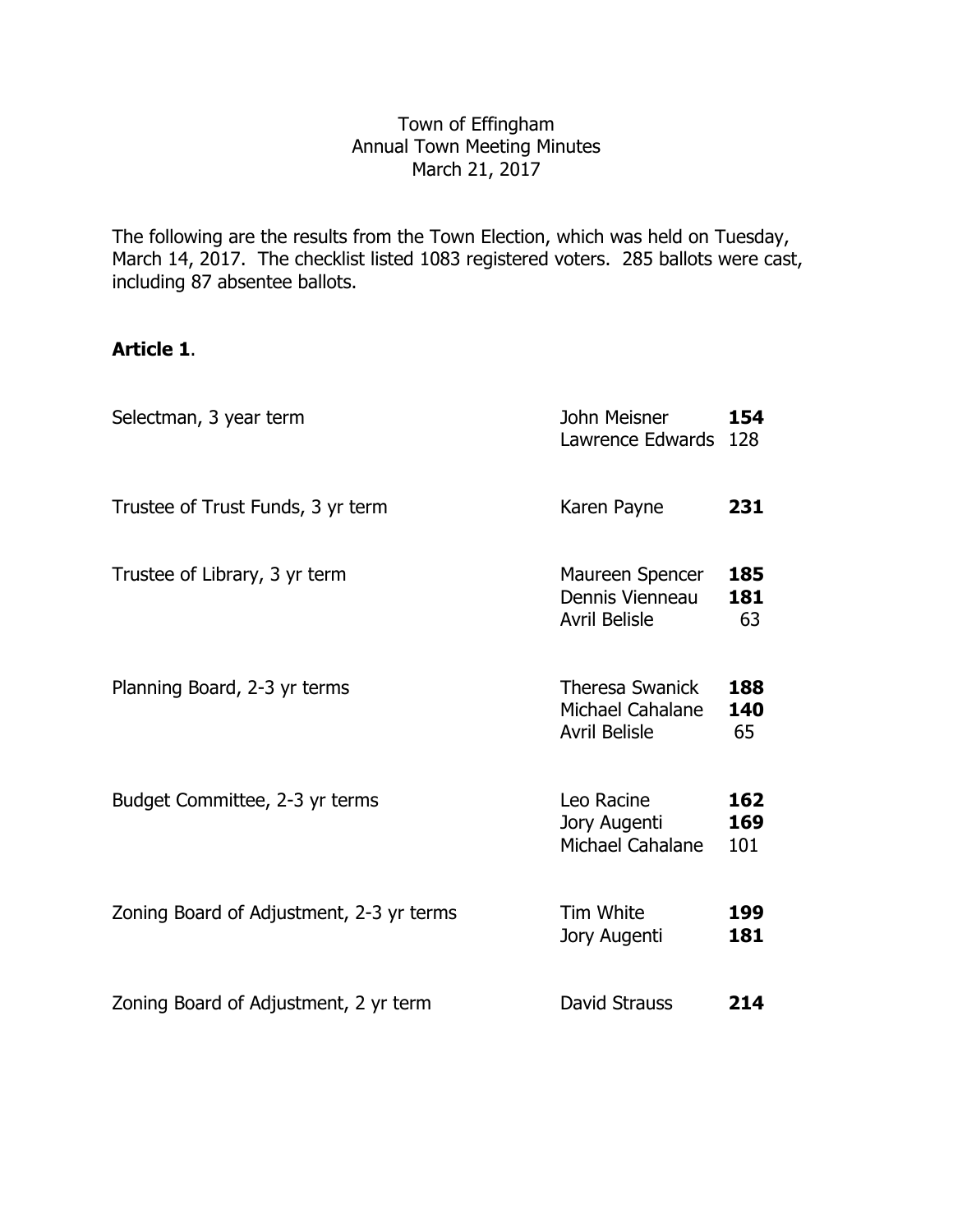**Article 2.** Are you in favor of the adoption of Amendment 2017-1 as proposed by the Planning Board for the Town Zoning Ordinance as follows: To include Article 23 Accessory Dwelling Units, which complies with RSA 674:71-73 mandated by the State of New Hampshire that all towns shall allow Accessory Dwelling Units? **Yes 214 No 50**

**Article 3.** Are you in favor of the adoption of Amendment 2017-2 as proposed by the Planning Board for the Town Zoning Ordinance as follows: Add the following to Section 302 Definitions of the Zoning Ordinance?

Accessory Dwelling Unit, Attached/Interior: A residential living unit that is within or attached to a single family dwelling, and that provides independent living facilities for one or more persons, including provisions for sleeping, eating, cooking and sanitation on the same parcel of land as the principal dwelling unit it accompanies. RSA 674:71.

Accessory Dwelling Unit, Detached: An Accessory Dwelling Unit that is detached from a single family dwelling, and that provides independent living facilities for one or more persons, including provisions for sleeping, eating, cooking and sanitation on the same parcel of land as the principal dwelling unit it accompanies.

Footprint: The area of a building or structure to be measured by the exterior dimensions of the structure including concrete slabs, chimneys, steps, attached or detached decks, carports, balconies, roofs or overhangs that extend more than 2 feet. **Yes 193 No 74**

**Article 4.** Are you in favor of the adoption of Amendment 2017-3 as proposed by the Planning Board for the Town Zoning Ordinance as follows: Revise Article 10 and Table 1 to include Accessory Dwelling Units, Attached/Interior and Accessory Dwelling Units, Detached, and renumber the subsequent conditions of permitted uses?

*This is a housekeeping item.* **Yes 203 No 55**

**Article 5.** Are you in favor of the adoption of Amendment 2017-4 as proposed by the Planning Board for the Town Zoning Ordinance as follows: Amend Article 10 Section 1016 to read: **Section 1016 Home Occupation**

- (a) Lot is primarily residential
- (b) Structure must be kept primarily residential
- (c) No employees other than persons living in the home
- (d) Restricted public access
- (e) No noxious use as defined in Section 902 of the Zoning Ordinance
- (f) Does not involve construction of new structure or expansion of existing structure
- (g) Is not dangerous or hazardous to public safety
- (h) Has received Special Exception, if located in the Province Lake District

**Yes 195 No 68**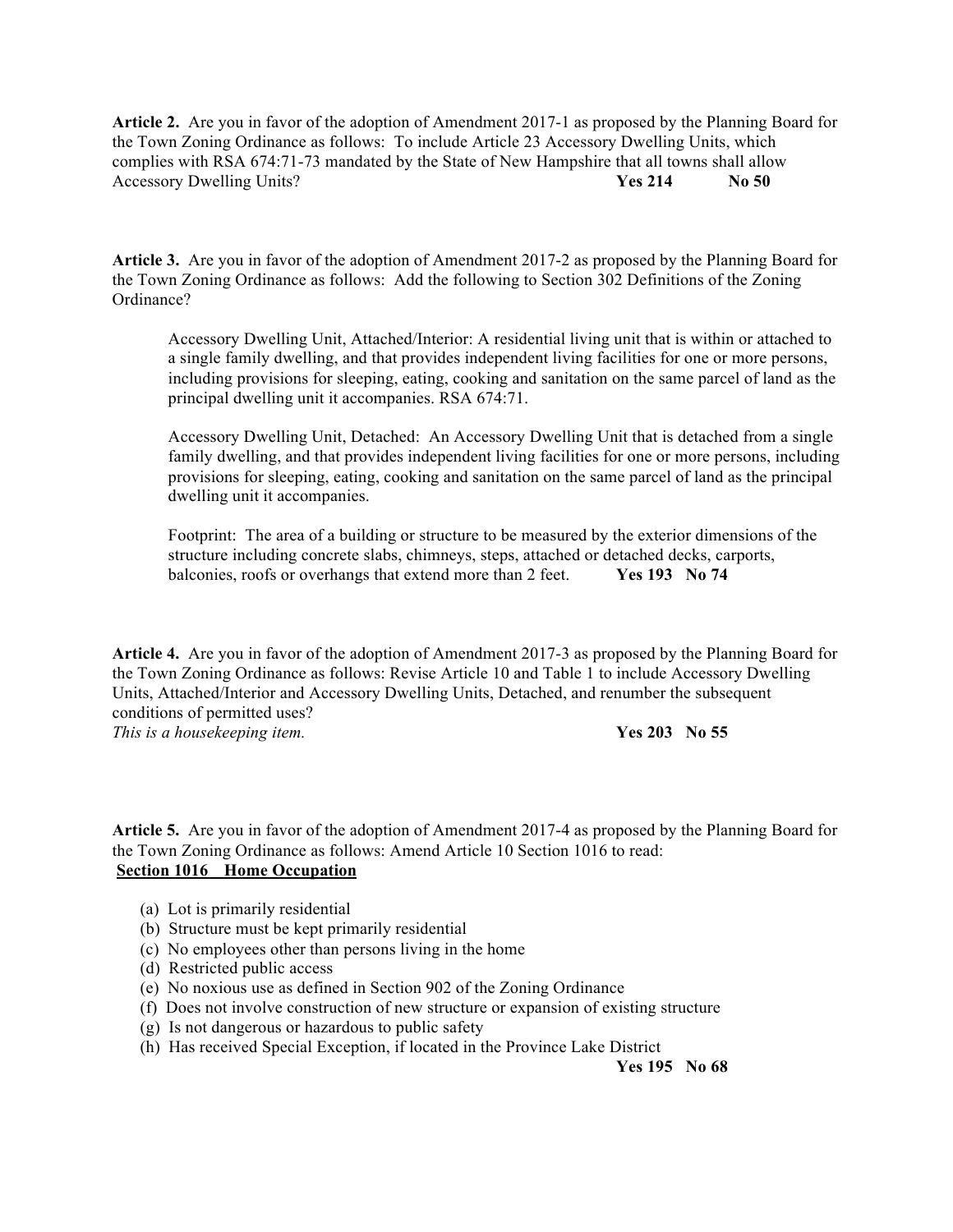**Article 6.** Are you in favor of the adoption of Amendment 2017-5 as proposed by the Planning Board for the Town Zoning Ordinance as follows: Remove the requirement from Article 10 Section 1028 that a restaurant must be located in an existing building? **Yes 183 No 83**

**At 7:00 pm, The Moderator announced that the polls were closed. Ballot clerks and counters were: Theresa Swanick, Thomas Hart, Erik Jones, David Strauss, Jim Morris, Carol Pfister and Cheryle Feirick. When we were finished counting, Moderator Slack called for a recess and announced that the meeting would reconvene on Saturday, March 18, at 9:00 am.**

**The town meeting was called to order at 9:04 am on Saturday, March 18. Moderator Susan Slack went over the Rules of Procedure. She also explained her decision to proceed with voting on Tuesday, March 14, 2017 despite the snow storm. She explained the difficulty in letting people know ahead of time if voting had to be cancelled and did not want anyone to miss out on voting should they not receive the notice.**

**Article 7.** To see if the town will vote to adopt the Effingham Procurement Policy as presented by the Board of Selectman. This requires a majority vote.

**The article was moved and seconded. A motion was made and seconded to amend the wording on Page 2, #3, last sentence in the paragraph, instead of twenty-one(21days), replaced with** *thirty(30) days.* **Amendment passed.**

**A motion was made and seconded to amend the wording on page 4, #10, h and i, to add the words:**  *accept that* **before each sentence. Amendment passed.**

**A motion was made and seconded to amend the wording on page 5, after the words all future purchases, add:***within that contract* **and after the words bid/proposal process, add:***or after a 5 year period whichever is sooner.* **Amendment passed.**

# **Attached is an addendum of The Procurement Ordinance as amended.**

# **A motion was made and seconded to move Article 16 prior to Article 8. Motion passed. In keeping with the order of the Warrant, Article 16 results will be placed after Article 15.**

# **A motion was made and seconded to restrict reconsideration of Articles 7 and 16. Motion passed.**

**Article 8**. To see of the town will vote to change the purpose of the Police Cruiser Capital Reserve Fund previously established to the Police Cruiser and Police Cruiser Equipment Capital Reserve Fund. The purpose of this fund will be to purchase, refurbish or equip police cruisers. This is a special warrant article. This requires a 2/3 vote. Budget Committee and Selectmen recommend this appropriation.

# **The Article was moved and seconded. A hand count was taken. Motion passed with 93 to 0.**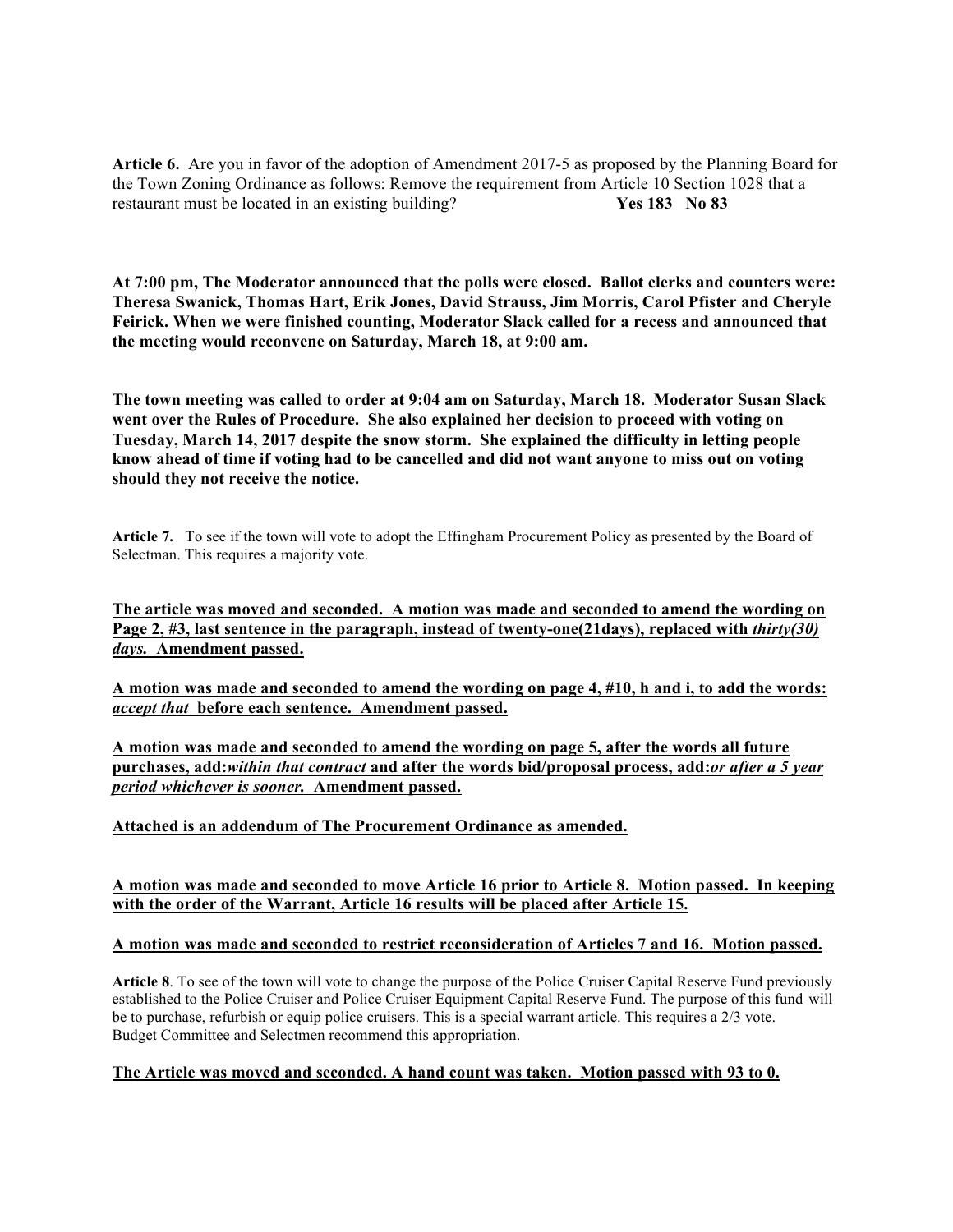**Article 9.** To see if the town will vote to change the purpose of the Fire Truck Capital Reserve Fund previously established to the Fire Truck and Fire Truck Equipment Capital Reserve Fund. The purpose of this fund will be to purchase, refurbish or equip fire trucks. This is a special warrant article. This requires a 2/3 vote. Budget Committee and Selectmen recommend this appropriation.

#### **The Article was moved and seconded. A hand count was taken. Motion passed with 95 to 0.**

**Article 10.** To see if the town will vote to raise and appropriate the sum of \$40,000 for the purchase of a police cruiser and police cruiser equipment. Further, to authorize the withdrawal of \$40,000 from the Police Cruiser and Police Cruiser Equipment Capital Reserve Fund created for that purpose. This is a special warrant article. This requires a majority vote.

The Budget Committee and Selectmen recommend this appropriation.

#### **The Article was moved and seconded and passed as read.**

**Article 11.** To see if the town will vote to raise and appropriate the sum of \$25,000 for the purpose of road reconstruction. This special article is a special warrant article. This requires a majority vote. The Budget Committee and Selectmen recommend this appropriation.

#### **The Article was moved and seconded and passed as read.**

**Article 12**. To see if the town will vote to establish a Fire Department Equipment Expendable Trust Fund per RSA 31:19-a, for the purpose of purchasing or refurbishing fire department equipment and to raise and appropriate \$9,000 to put in the fund, further to name the Selectmen as agents to expend from said fund. This is a special warrant article. This requires a majority vote.

The Budget Committee and Selectmen recommend this appropriation.

#### **The Article was moved and seconded and passed as read.**

# **A motion was made and seconded to restrict reconsideration of Articles 8-12. Motion passed.**

Article 13. To see if the Town will vote to raise and appropriate the sum of \$36,250.00 for payments to the following Capital Reserve Accounts previously established:

| <b>Invasive Aquatic Plant CRF</b>     | \$4.250  | \$10,836.54 |
|---------------------------------------|----------|-------------|
| Fire Truck & Truck Equip. CRF         | \$20,000 | \$33,730.84 |
| PD Cruiser & Cruiser Equip CRF        | \$10,000 | \$60,282.82 |
| <b>Transfer Sta/Recycling Ctr CRF</b> | \$2,000  | \$14,252.75 |

This is a special warrant article. This requires a majority vote.

The Selectmen and the Budget Committee recommend this appropriation.

#### **The Article was moved, seconded and passed as read.**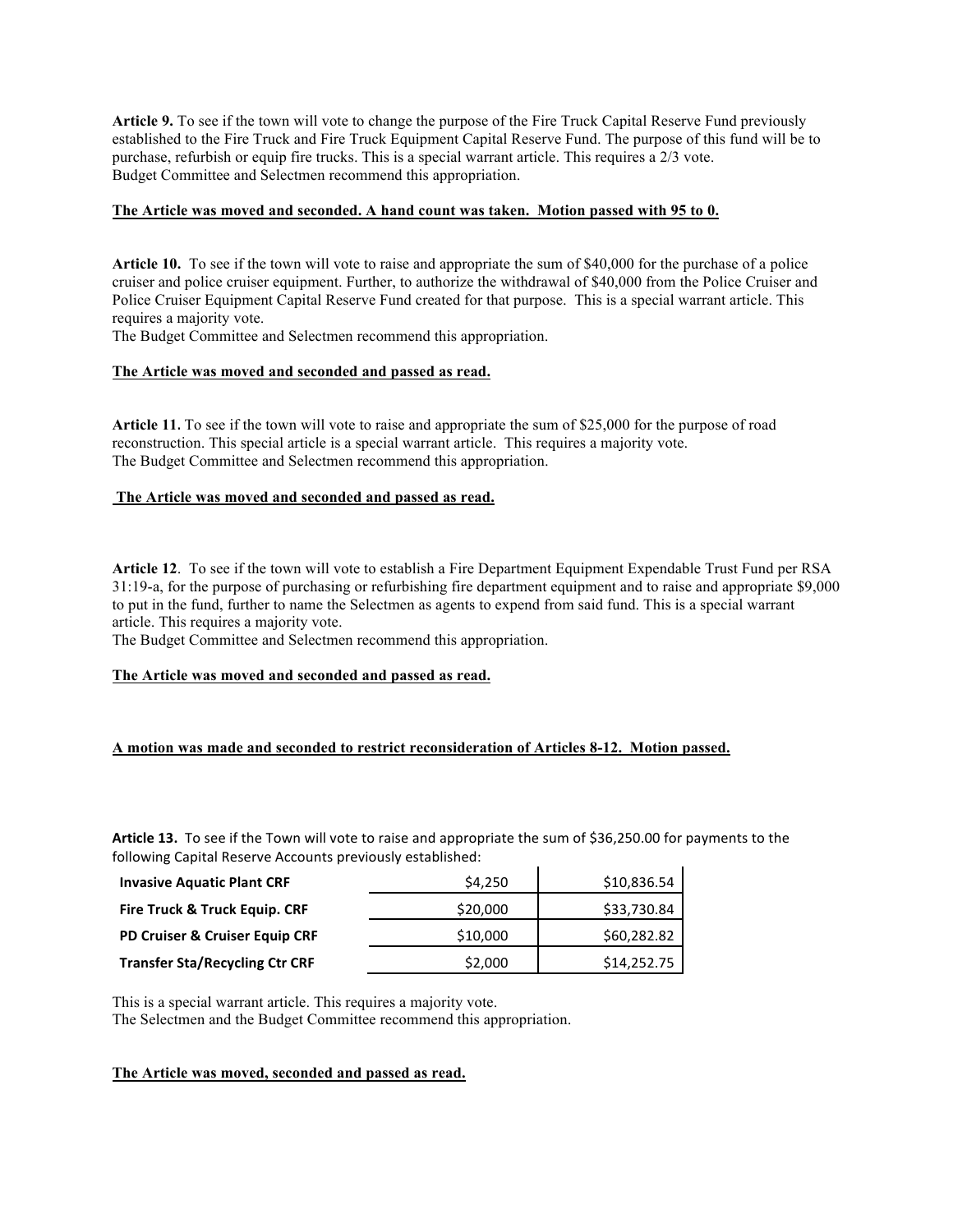**Article 14.** To see if the Town will vote to raise and appropriate the sum of \$17,000.00 for payments to the following Trust Fund Accounts previously established:

| <b>Police Safety Gear Exp TF</b>  | \$2,000.00  | \$4,799.75  |
|-----------------------------------|-------------|-------------|
| <b>Municipal Buildings Exp TF</b> | \$10,000.00 | \$34,371.92 |
| <b>Town Hall Restoration TF</b>   | \$5,000.00  | \$45,206.03 |

This is a special warrant article. This requires a majority vote.

The Selectmen and the Budget Committee recommend this appropriation.

# **The Article was moved, seconded and passed as read.**

**Article 15**. To see if the town will vote to raise and appropriate the sum of \$1,000 to be added to the Fire Truck and Fire Truck Equipment Capital Reserve Fund previously established. This sum to come from the unassigned fund balance (which represents money received from the Town of Parsonsfield for Fire Department Mutual Aid). No amount to be raised from taxation. This is a special warrant article. This requires a majority vote. The Selectmen and the Budget Committee recommend this appropriation.

# **The Article was moved, seconded and passed as read.**

**Article 16**. To see if the town will vote to raise and appropriate the sum of \$160,000 to replace the bridge on Snow Road. This is a special warrant article. This requires a majority vote. The Selectmen and the Budget Committee recommend this appropriation.

### **The Article was moved, seconded. Moderator Slack introduced David Eckman of Eckman Engineering who spoke about Snow Rd bridge and answered questions. Motion passed.**

**Article 17.** To see if the town will vote to raise and appropriate the sum of \$6,000 for phase one of a project to purchase and install equipment to provide fire protection at the Town Hall/Library and to authorize the withdrawal of \$6,000 from the Town Hall Repair and Restoration Trust Fund created for that purpose. This is a special warrant article. This requires a majority vote.

The Budget Committee does not recommend this appropriation.

The Selectmen do recommend this appropriation.

# **The Article was moved and seconded. Selectman Leonard Espie asked that this be indefinitely postponed. Motion passed to be indefinitely postponed.**

**Article 18**. To see if the town will vote to raise and appropriate the sum of \$35,000 for a maintenance/restoration project for the Elm Street Bridge. This is a special warrant article. This requires a majority vote. The Budget Committee and Selectmen recommend this appropriation.

# **The Article was moved, seconded and passed as read.**

# **A motion was made and seconded to restrict reconsideration of Articles 13, 14, 15, 17, 18. Motion passed.**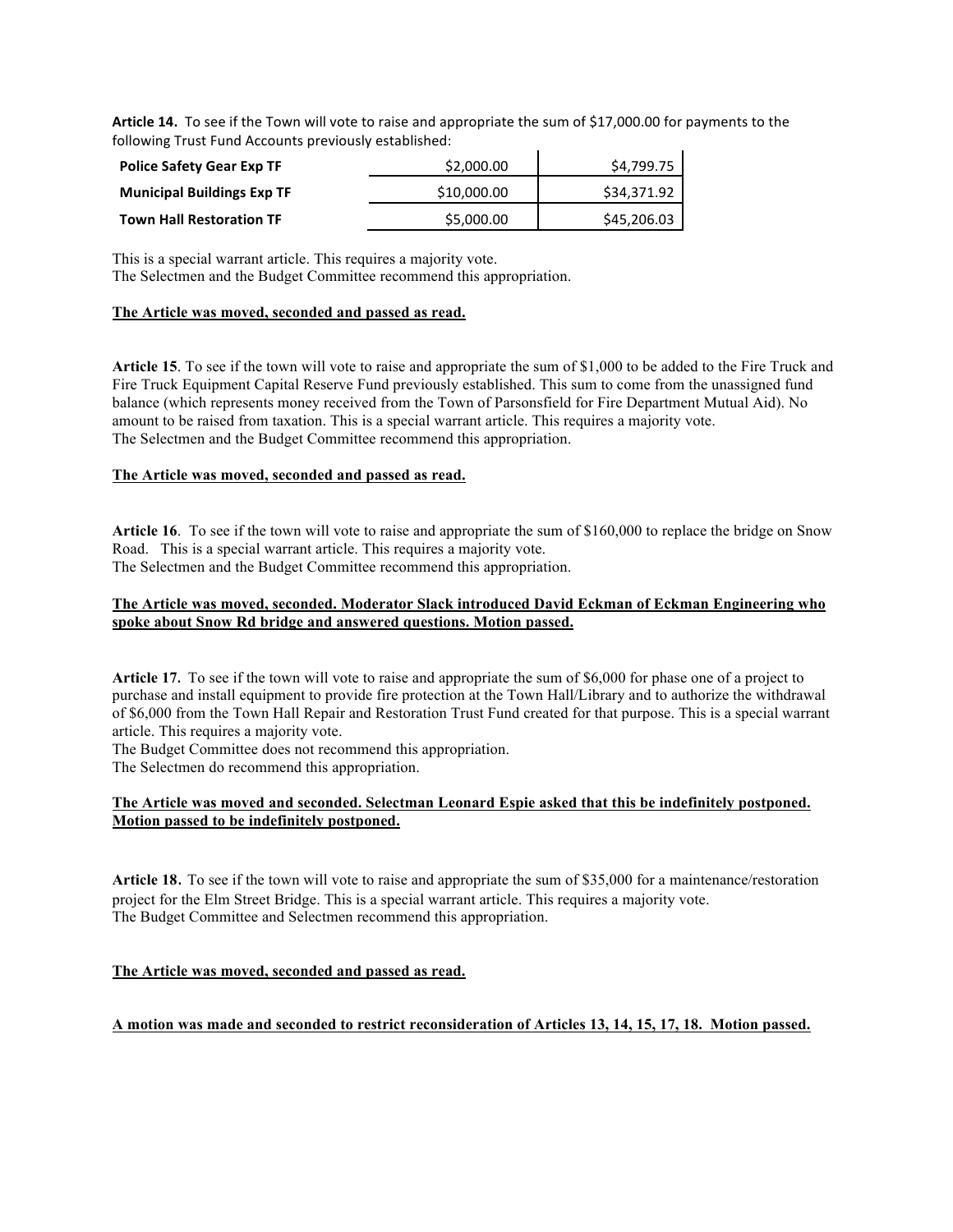**Article 19.** To see if the town will vote to raise and appropriate the sum of \$15,000 for paved road resurfacing and repair. This requires a majority vote.

The Selectmen and the Budget Committee recommend this appropriation.

#### **The Article was moved, seconded and passed as read.**

**Article 20.** To see if the town will vote to raise and appropriate the sum of \$25,680 to contract the services of Avitar Associates of New England, Inc. for the year 2017. This sum represents payment for the second year of a five-year level funded contract that provides for a full update of property values to market rate in 2020 as required by RSA 75:8-a, as well as general assessing services throughout each of the five years and field data verification of information appearing on property tax cards. This requires a majority vote. The Selectmen and the Budget Committee recommend this appropriation.

#### **The Article was moved, seconded and passed as read.**

**Article 21.** To see if the town will vote to establish a Bridge Maintenance Expendable Trust Fund per RSA 31:19-a, for the purpose of maintaining town owned bridges and to raise and appropriate \$5,000 to put in the fund, further to name the Selectmen as agents to expend from said fund. This is a special warrant article. This requires a majority vote.

The Budget Committee and the Selectmen recommend this appropriation.

#### **The Article was moved, seconded and passed as read.**

Article 22. To see if the town will vote to raise and appropriate the sum of \$1,525,123 for the ensuing year for general operations. This requires a majority vote.

| Executive                              | 102,408 |
|----------------------------------------|---------|
| Election & Registration                | 32,865  |
| <b>Financial Administration</b>        | 51,935  |
| Assessing                              | 6,125   |
| Legal                                  | 45,000  |
| <b>Payroll Expenses</b>                | 57,500  |
| Planning & Zoning                      | 19,756  |
| <b>Municipal Buildings</b>             | 67,000  |
| Cemeteries                             | 2,500   |
| Insurance Fees                         | 105,500 |
| <b>Advertising &amp; Regional Dues</b> | 3,000   |
| Police                                 | 179,159 |
| Fire/Rescue Department                 | 133,378 |
| Emergency/Forest/911                   | 6,010   |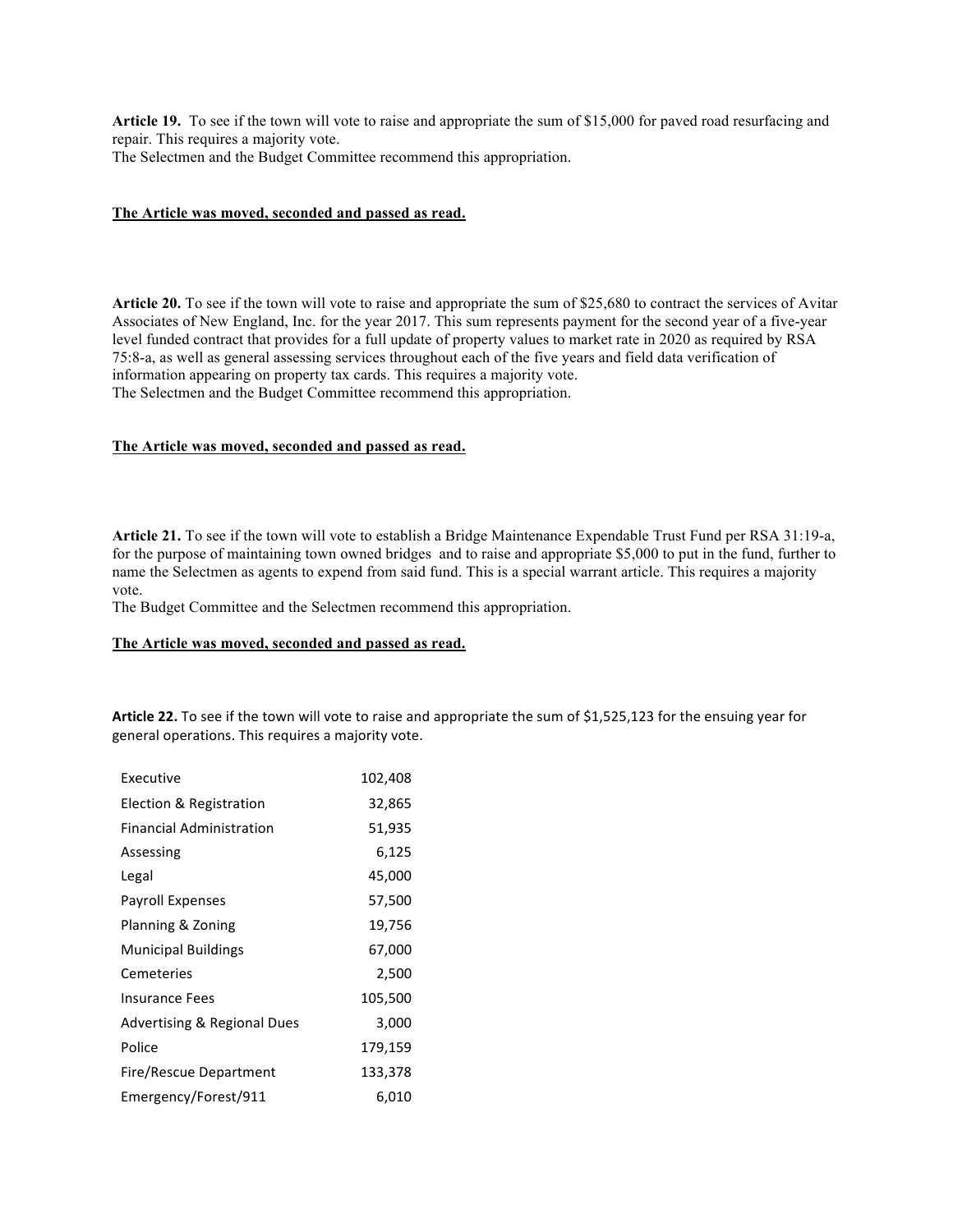| Highways & Streets                                                   | 452,000 |  |  |
|----------------------------------------------------------------------|---------|--|--|
| <b>Street Lighting</b>                                               | 7,250   |  |  |
| Solid Waste Collection                                               | 56,989  |  |  |
| Solid Waste Disposal                                                 | 90,000  |  |  |
| Solid Waste Clean Up                                                 | 3,750   |  |  |
| Dog Officer Expenses                                                 | 500     |  |  |
| Health Agencies & Hospitals                                          | 15,358  |  |  |
| <b>General Assistance</b>                                            | 14,000  |  |  |
| Meals on Wheels                                                      | 4,500   |  |  |
| Parks & Recreation                                                   | 5,000   |  |  |
| Library                                                              | 58,193  |  |  |
| <b>Patriotic Purposes</b>                                            | 650     |  |  |
| <b>Conservation Commission</b>                                       | 3,796   |  |  |
| <b>Town Forester</b>                                                 | 1,000   |  |  |
| Debt Service                                                         | 1       |  |  |
| The Selectmen and the Budget Committee recommend this appropriation. |         |  |  |

# **The Article was moved, seconded and passed as read.**

**Article 23.** To see if the Town of Effingham will vote to remove the Selectmen as agents to expend from the Town Owned Bridges Capital Reserve Fund, previously established in accordance with RSA 35:1 and direct that future expenditures from this fund will be made by the legislative body? This is a special warrant article. This requires a majority vote. This article is petitioned by Michael Cahalane and others.

#### **The Article was moved, seconded and failed as read.**

**Article 24.** To see if the Town of Effingham will vote to establish a Capital Reserve Fund, in accordance with RSA 35:1 for the purpose of constructing and/or reconstructing the "Snow Road bridge" and to raise and appropriate the sum of \$1,000 toward this purpose? This is a special warrant article. This requires a majority vote. This article is petitioned by Michael Cahalane and others.

The Selectmen and the Budget Committee recommend this appropriation.

#### **The Article was moved, seconded and asked to be indefinitely postponed. Motion passed to be indefinitely postponed.**

**Article 25.** To see if the Town will vote to change the advertising requirements for special projects, passed by the Town at the 1995 Town meeting, Article #24 and amended at the 2014 Town meeting Article #21 to read as follows. To require advertising for special projects, costing fifteen thousand (\$15,000) dollars or more, in at least two (2) internet publications as well as one (1) State wide and one (1) local newspaper for request for proposals/bids. Requiring no less than thirty (30) days from the original advertised date in all publications, prior to closing the competitive RFP/bidding process.

This is considered a "binding requirement" per vote of the legislative body and is to be included in any purchasing ordinance and/or purchasing policy adopted by the Town of Effingham.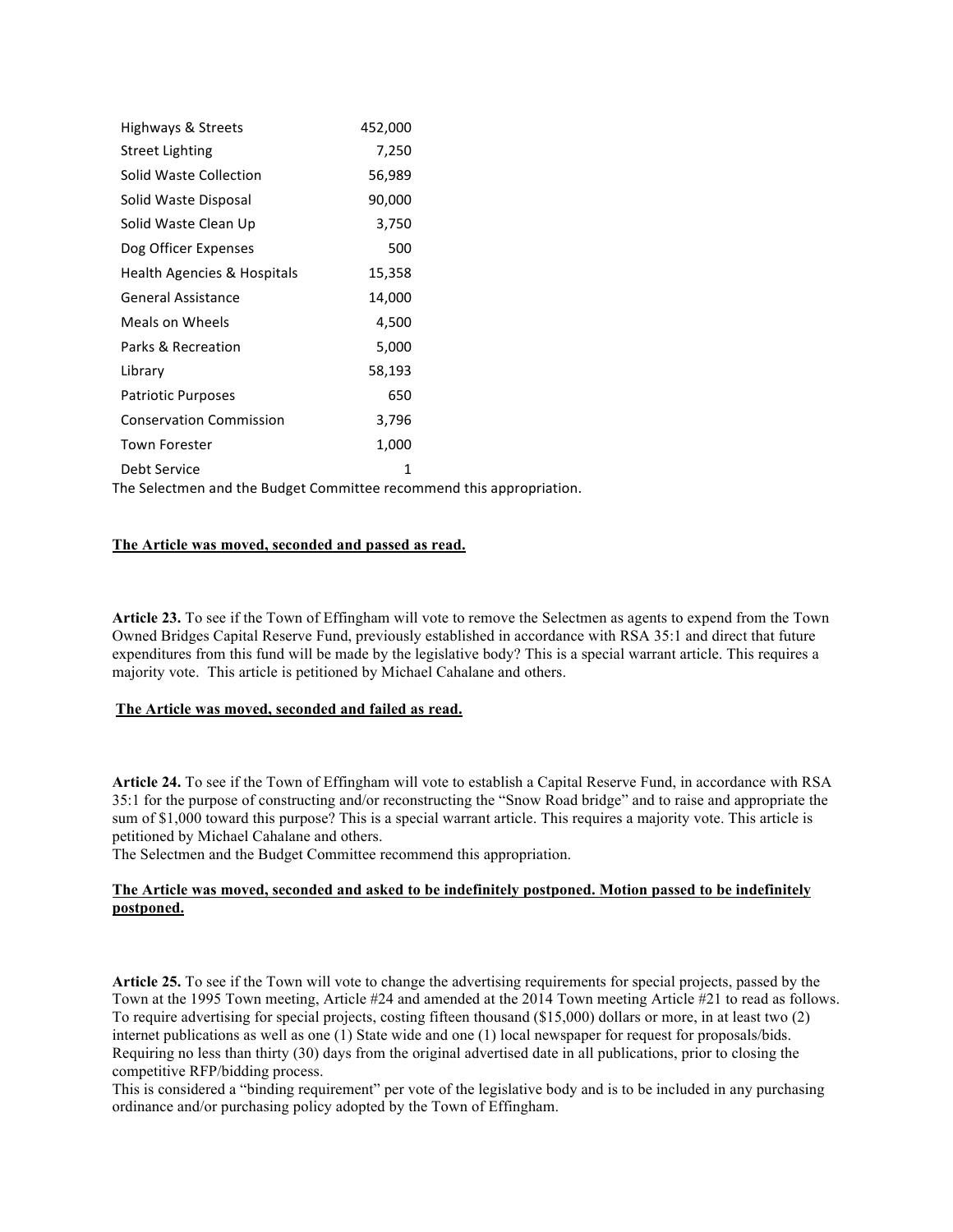This is a special warrant article. This requires a majority vote. This article is petitioned by Michael Cahalane and others.

# **The Article was moved, seconded and asked to be indefinitely postponed. Motion passed to be indefinitely postponed.**

**Article 26.** To see if the Town will vote to accept the reports of its agents and auditors.

# **The article was moved, seconded and passed as read.**

**A motion was made and seconded to restrict reconsideration of Articles 19-25. Motion passed.**

**Article 27.** To transact any other business that may legally come before said meeting.

Meeting adjourned at 12:46 PM.

Respectfully submitted,

Deanna Amaral, Town of Effingham Town Clerk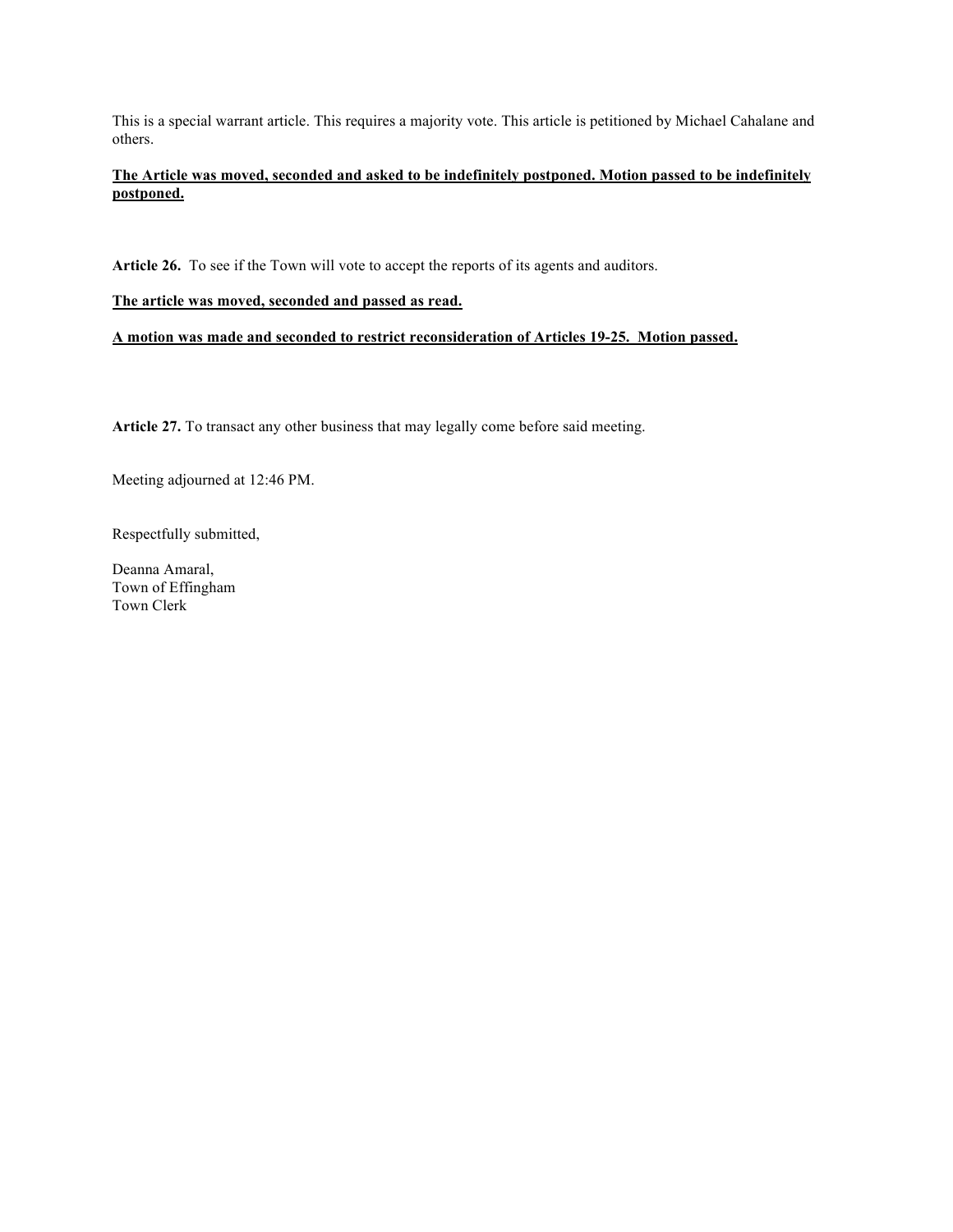# **Town of Effingham Procurement Ordinance**

#### **SECTION I. – PURPOSE**

The purpose of this Procurement Ordinance is to obtain goods and services for the Town of Effingham at the lowest possible price consistent with the quality needed; to exercise financial control over purchases and to clearly define authority for the purchasing function. Also, to allow fair and equal opportunity among qualified suppliers and to provide for increased public confidence and transparency in the procedures followed in public purchasing/procurement. This ordinance is adopted in accordance with NH RSA 31:39 as it relates to the management of the Town's prudential affairs and their authority over expenditures.

# **SECTION II – COMPETITIVE BIDDING**

Subject to the exceptions set forth below, all single or combined annual purchases of goods or services exceeding \$15,000, authorized by the Board of Selectmen and/or Town Meeting, shallbe subject tothe public procurement process detailed in this Ordinance.

1) **REQUEST FOR PROPOSALS**: Certain professional services, such as architectural and engineering services, construction, auditing, and legal services, among others, are more appropriately solicited through a Request for Proposals (RFP). This is due to the need to consider factors other than price, such as professional qualifications, previous experience in related projects, and review of support staff background.

When soliciting for RFP's the specifications must contain, at a minimum, the following information: scope of services to be performed; timing requirements; evaluation criteria; minimum qualifications of professional experience, and any security bonding which will be required. It must also contain information required by section 4: "Request for proposals RFP Specifications".

The Town shall solicit proposals from at least three (3) vendors/contractors (when available) able to provide the needed professional service. Selection should be made by utilizing the following criteria: proposal review; interview of individual(s); reference checks, including site visits if applicable; and price.

2) **BID SPECIFICATIONS**: The Department Head shall prepare specifications for bid items, and shall submit the final specifications to the Town Administrator for approval by the Board of Selectmen prior to solicitation. As a part of the specifications, the Department Head should always include the following minimum items or requirements:

- a) Bid name. Bid Submittal Deadline;
- b) Bidders must clearly identify the product or service on which they are bidding on all envelopes submitted.
- c) Bidders shall provide samples with the bid when applicable. All samples will be returned to the vendors after the bid process is complete.
- d) The terms of the contract, including effective dates, extension terms, termination clauses, and other applicable terminology.
- e) The party responsible for the freight and insurance charges (if applicable), as well as how damaged goods will be returned and the extent of guarantees.
- f) Where applicable, performance bonds will be required and shall always be required, as specified by RSA 447:16, for construction projects with a value greater than \$25,000.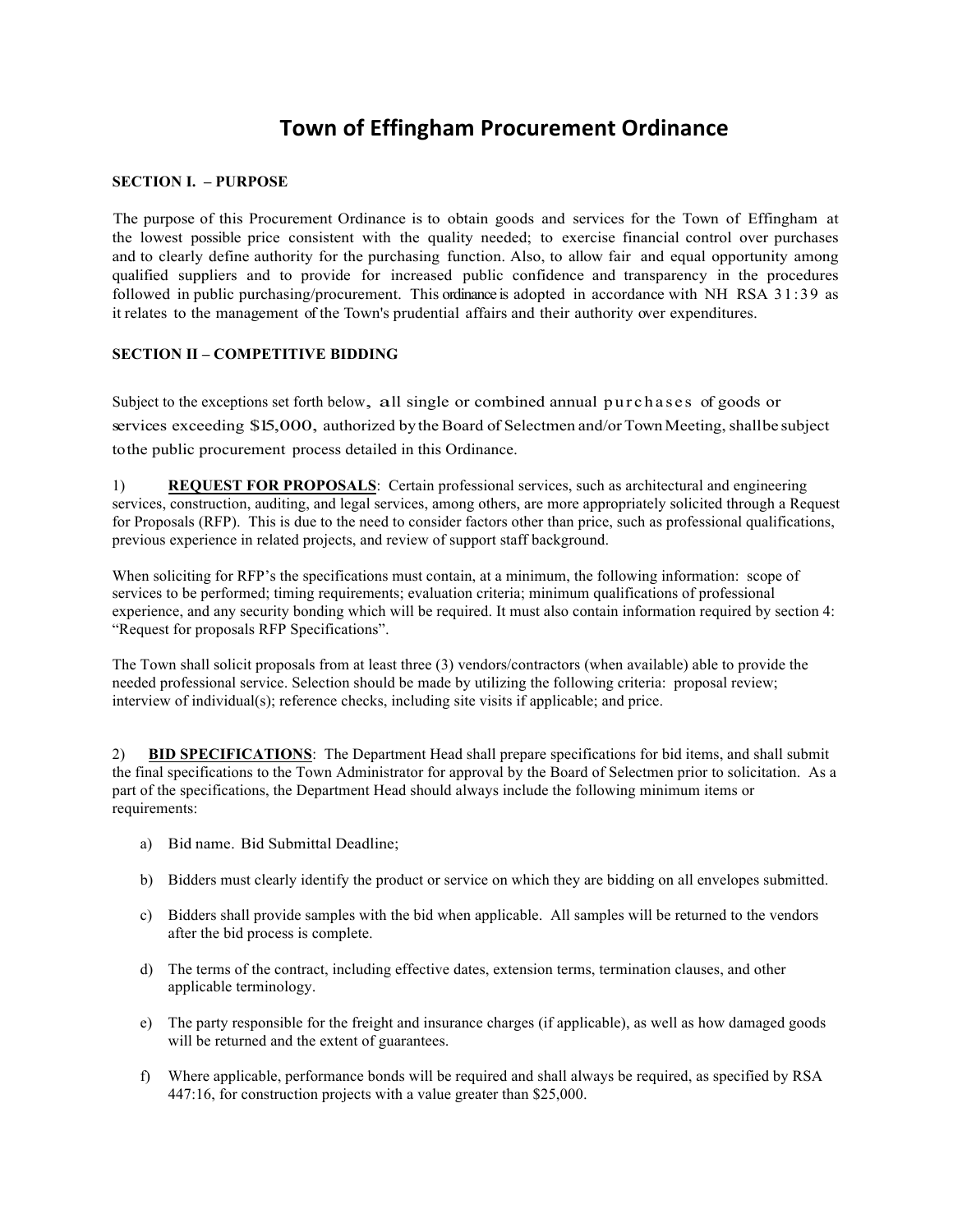- g) A statement, which reserves the Town's right to reject any and all bids, negotiate any contracts and waive any informalities in the bid process.
- h) A statement of how the prospective contractor will be considered a responsible bidder for the purposes of this ordinance.
- i) A statement, which reserves the Town's right to consider substitution of equivalent items and under what conditions. The specifications shall include a statement, which requires the bidder to submit documentation for all substitutions and exceptions.
- j) Where applicable, the Town will hold a bidders conference or site walk to acquaint the bidders with the project or service, and to address any special concerns, questions or request for exceptions that may arise.
- k) Minimum quantity and quality requirements. These requirements should be specific enough to ensure the desired level of quality, but also must be flexible enough to elicit multiple bids.
- l) The following non-collusion clause shall be part of every bid specification package. A bidder must sign this statement in order for the bid to be formally accepted by the Board of Selectmen.

"The undersigned certifies under penalties of perjury that this bid is in all respects bona fide, fair and made without collusion or fraud with any other person. As used in this section the word "person" means any natural person, joint venture, partnership, corporation or other business or legal entity."

(Name of person signing bid) (Date)

(Company)

3) PUBLIC NOTICE: The Town shall give notice of all bids/proposals using as many resources as possible. This will include, but will not be limited to, an advertisement in at least one newspaper of general circulation in the Town of Effingham, one newspaper of statewide circulation, postings in at least 2 public places (one of which must be the Municipal Office Building), the Town's website, and when such notices are permitted the NHMA website. Also, when available, notices will be posted on industry related websites and publications. All solicitation notices must remain posted for a period of not less than thirty (30 days) prior to the designated date for opening of the bid/proposal.

Notification ofthe Requests for Proposals or Bids may also be made as follows:

 $\mathcal{L}_\text{max}$  and the contract of the contract of the contract of the contract of the contract of the contract of the contract of the contract of the contract of the contract of the contract of the contract of the contrac

a) Letter/email solicitation mailed directly to qualified known providers;

 $\mathcal{L}_\text{max}$  and the contract of the contract of the contract of the contract of the contract of the contract of

b) Individuals and firms interested in being informed of applicable competitive purchasing/contracting opportunities may contact the Town Administrator and be placed on file.

### 4) **REQUEST FOR PROPOSALS (RFP) SPECIFICATIONS**: The **RFP** shall include the following information:

- a) Time, date and manner in which the RFP must be delivered;
- b) address the RFP is to be delivered;
- c) date which the Board of Selectmen or designee will formally accept the proposals;
- d) a general description of the goods or service being solicited;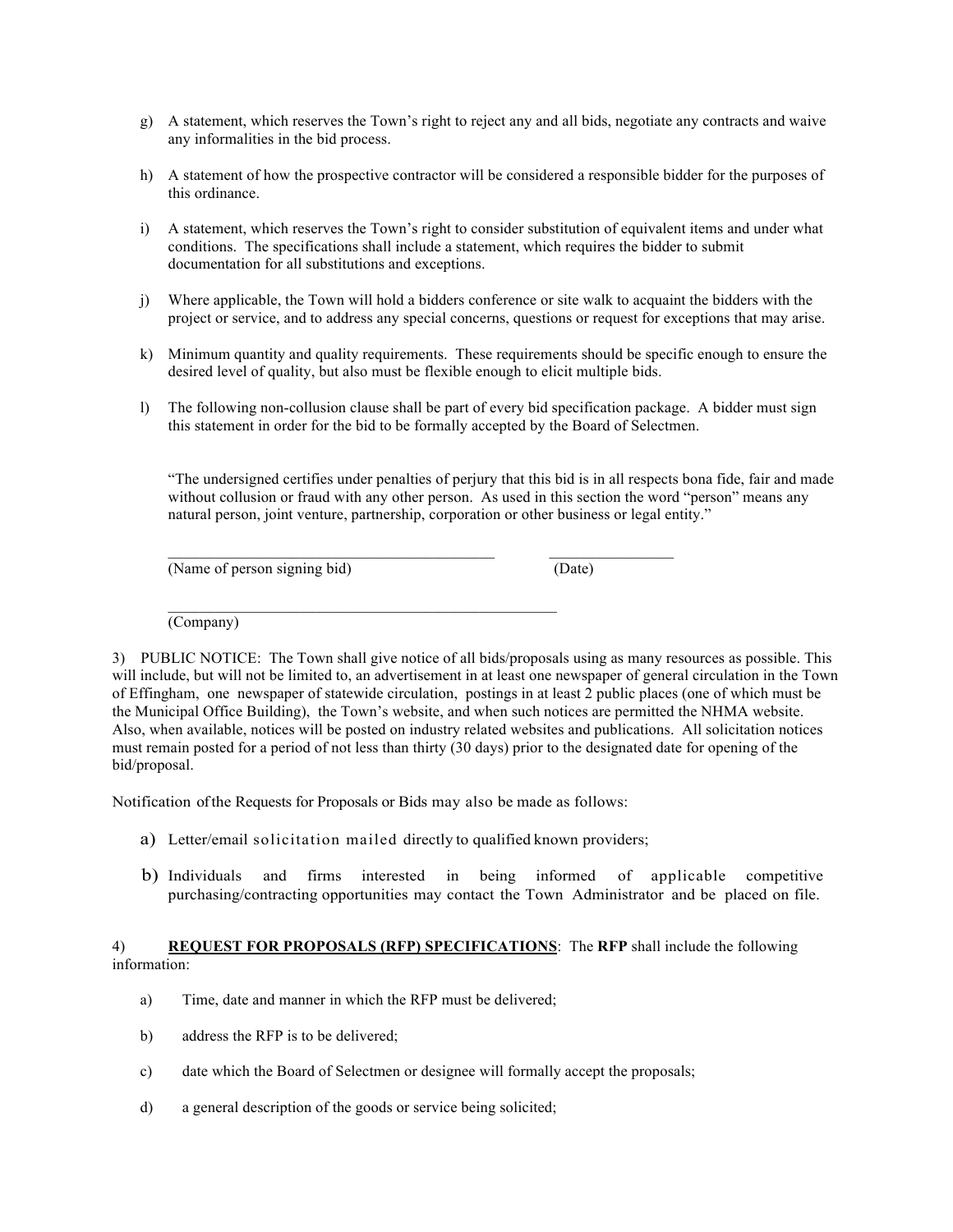- e) any and all contractual terms and conditions applicable to the purchase/service;
- f) indicate where, when and how the RFP specifications may be obtained;
- g) indicate where and when RFP will be opened, and by whom;
- j) reserves the Town's right to reject any and all proposals, or to waive proposal requirements.

5) AVAILABILITY OF SPECIFICATIONS: The Town Administrator shall distribute copies of the specifications to those firms/vendors as listed if any, and/or firms who may request a copy. The Town reserves the right to charge for copies according to size and complexity (i.e. construction drawings, etc.)

6) STANDARD PROCEDURE FOR SUBMISSION OF BIDS OR PROPOSALS: The Selectmen's office staff shall receive all bids/proposals submitted up to the time specified in the Public Notice. All bids/proposals must be submitted in sealed envelopes, addressed to the Town of Effingham in care of the Board of Selectmen, and plainly marked with the name of the bid or proposal goods/ services/project name. All bids/proposals will be dated and time stamped by the Selectmen's Office. Any late submissions will be rejected. A bidder may correct, modify, or withdraw a bid by written notice received in the Selectmen's office before the time and date set for opening the bids/proposals. Submissions must be completed in accordance with the solicitation. Any other terms and conditions contained in the documentation submitted must not conflict with those in the solicitation. If a bidder chooses to use its own form or a letter to submit a bid, the bid will be considered only if the bidder explicitly, in written form, accepts all the terms and conditions of the invitation and acknowledges that the award of the bid/proposal would result in a binding contract under the terms and conditions of the solicitation.

7) BID OPENING: The Board of Selectmen or assigned designee will open all bids at the time and date specified in the public notice/solicitation. The public opening and reading ofeach bid shall be at the time specified and shall include at least the following:

- a) Name and address of firm/individual/vendor submitting proposal/bid;
- b) Forlump sum contracts, the lump sum base price and the price for each alternative;
- c) For unit price contracts,the unit price for each item and the total,if stated; and
- d) The nature and the amount of security furnished with the bid, if required by the specifications.

The names and quoted pricing for all submissions shall be listed in the recorded minutes of the next available Selectmen's meeting, and made available for public inspection. The Board of Selectmen may authorize a designee to open the bids. The Town Administrator shall notify all bidders of any changes in the time and/or date of the opening of the bids/proposals.

8) BID CORRECTIONS: After the bid opening, the bidder may not amend, correct, modify, or change documentation in any fashion, which would be contradictory to the interests of the Town of Effingham, or fair competition. The Selectmen or their designee may waive minor informalities, or allow the bidder to make corrections, as long as the intent of the bid/proposal is not disturbed.

9) STANDARD PROCEDURE FOR AWARD: The Department Head, in consultation with the Selectmen and others as needed, shall review bids which comply with the given specifications. The Board of Selectmen reserves the right, at its sole discretion, to reject any and all bids, wholly or in part and to waive any minor informalities or any irregularities therein. The Board of Selectmen may formally vote to accept any bid or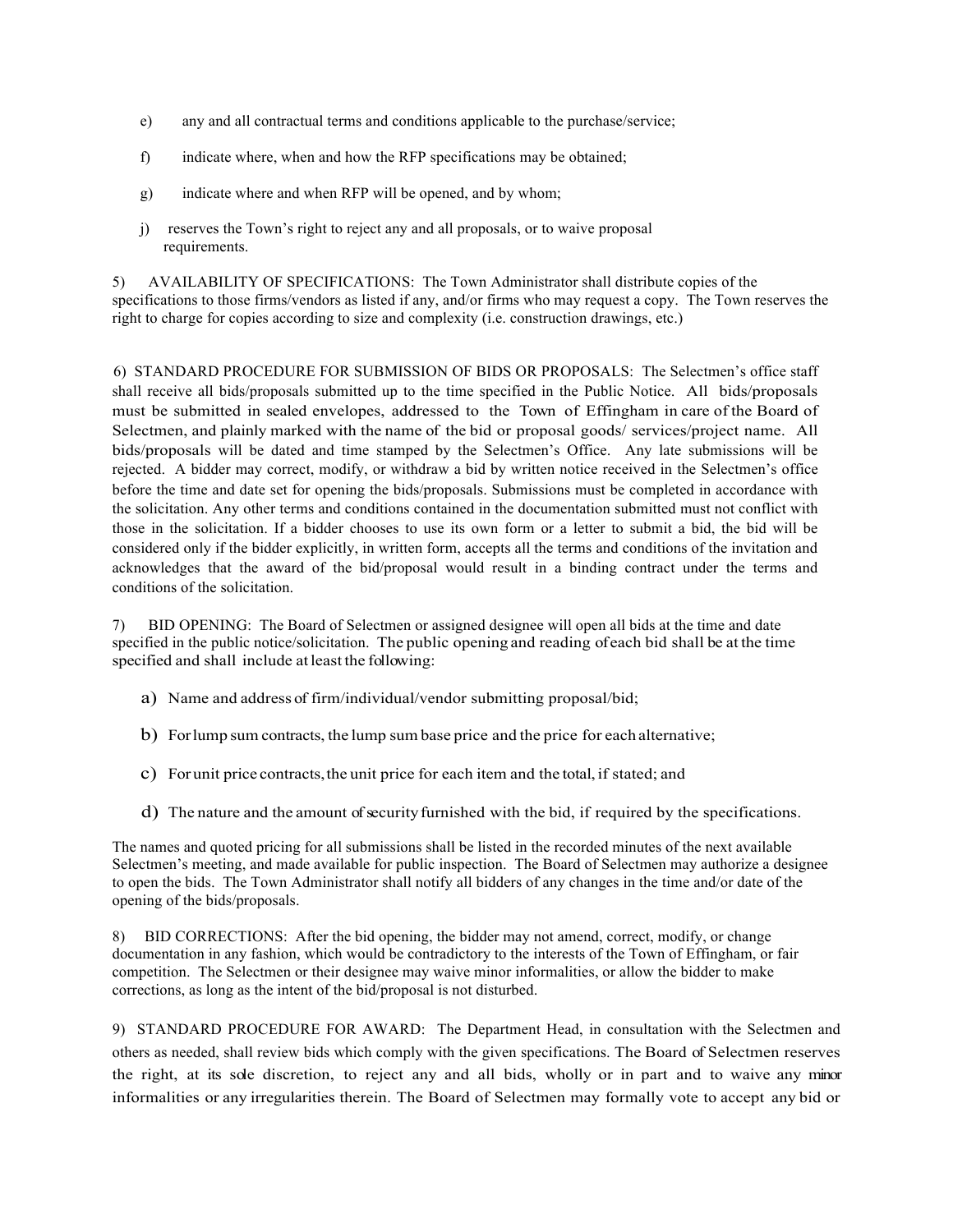proposal, even though it may not be the lowest offered, and may call for another round of bidding, if necessary.

The Town Administrator shall, in accordance with the vote of the Selectmen, be responsible for preparing a notice/letter of bid award which will be provided the successful contractor/vendor as well as all other parties who submitted bids/proposals. The minutes of the meeting at which the selection is made shall indicate the contractor/vendor awarded and the factors upon which the selection wasmade.

- 10) CONTRACTOR QUALIFICATIONS: To be determined responsible, a prospective contractor must:
	- a) have adequate financial resources and insurance requirements to meet the specifications of the contract, or the ability to obtain them;
	- b) be able to comply with the required delivery or performance schedules;
	- c) have a satisfactory performance record;
	- d) have a proven record of integrity and business ethics;
	- e) have the necessary organization, experience, technical skills, and support staff;
	- f) have the necessary production, construction, and repair equipment and parts required to fulfill the contract requirements;
	- g) provide at least three professional references for similar goods or services and contact information for same;
	- h) accept that the nature and size of the vendor/contractor will be considered in the overall evaluation;
	- i) accept that any other factors that the Board of Selectmen determines are relevant and appropriate in connection with a given project orservice.

#### **SECTION III: MISCELLANEOUS PROVISIONS**

1) SOLE SOURCE PROPOSALS/BIDS: The Town of Effingham will not entertain the solicitation of a single source vendor for supplies and/or services. The Town will consider a vendor if they are the only submission, provided that the procedural steps required by this ordinance has been followed and documented by the Town's soliciting authority. If specification changes are made prior to the close of the Bidding/RFP process, the specifications shall be amended and notice shall be sent to any vendor/contractor who already submitted a bid/proposal, and a new bid process shall be initiated.

2) EMERGENCY PURCHASES: In case of an emergency, the Board of Selectmen may award contracts and make purchases for the purpose of meeting a public emergency without complying with the bid process. A Department Head may make an emergency purchase only if the normal operations of the Department are in jeopardy and the Board of Selectmen have been notified. This shall generally mean or relate to emergency repairs to equipment or facilities which must be kept operating to protect the health and/or safety of persons, or property. Even in emergencies, however, an attempt shall be made to get at least three (3) quotes by telephone, e-mail or fax. In addition, the emergency expenditure shall be limited to the purchase ofthose goods or services needed to prevent the immediate harm. Any additional goods orservicesrequired to remedy the situation orprevent future harmshall be subject to the rules of the Ordinance. For purposes of this paragraph only, the Board of Selectmen only may waive the competitive procurement provisions of these Policies. This waiver shall only be considered